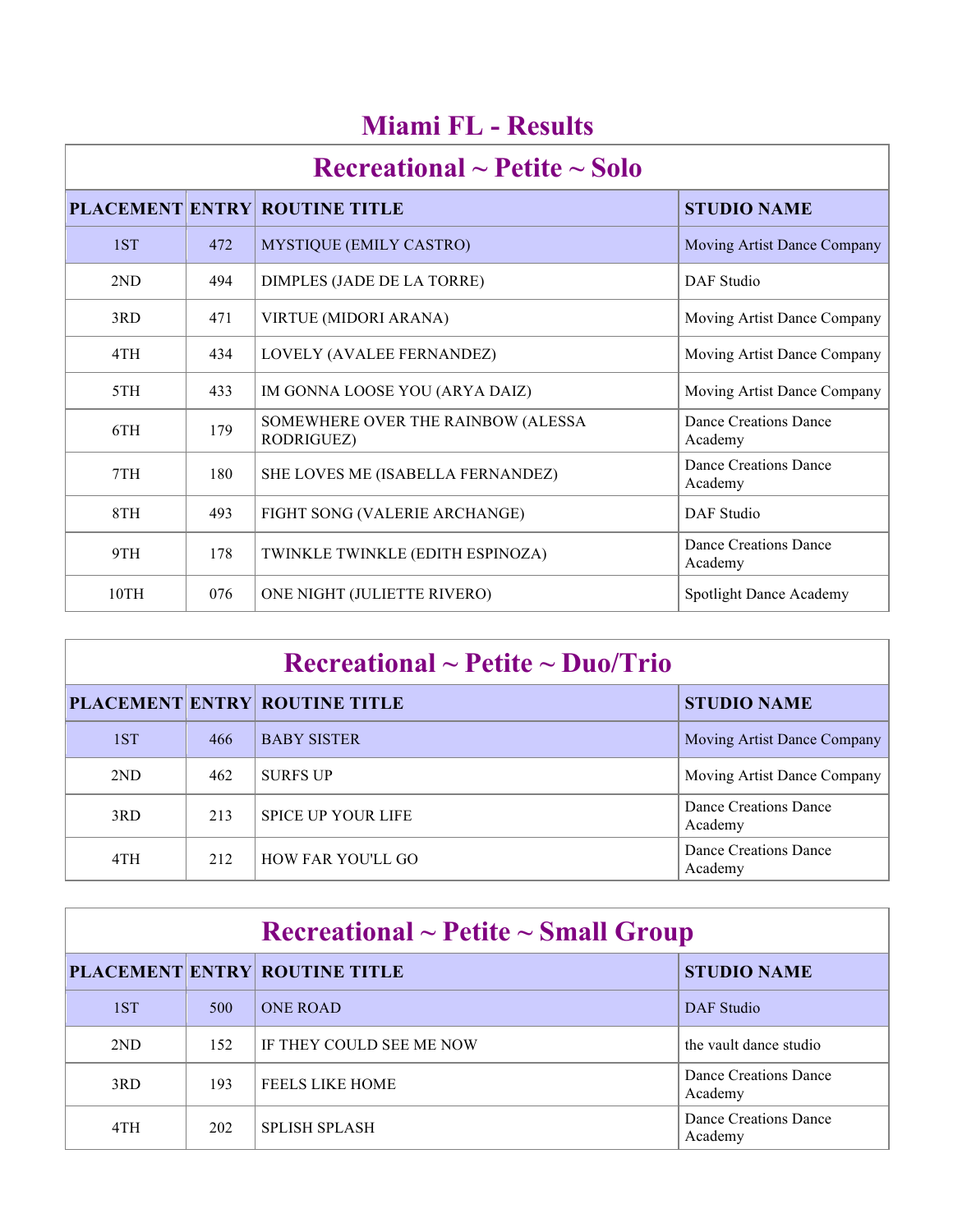| 5TH |  | <b>TIENE TUMBAO</b> | the vault dance studio |
|-----|--|---------------------|------------------------|
|-----|--|---------------------|------------------------|

| $\textbf{Recretional} \sim \textbf{Pettte} \sim \textbf{Large Group}$ |     |                                      |                                  |  |
|-----------------------------------------------------------------------|-----|--------------------------------------|----------------------------------|--|
|                                                                       |     | <b>PLACEMENT ENTRY ROUTINE TITLE</b> | <b>STUDIO NAME</b>               |  |
| 1ST                                                                   | 236 | GREAT BIG KISS                       | Dance Creations Dance<br>Academy |  |

| $\rm Recreational \sim Junior \sim Solo$ |     |                                        |                                  |
|------------------------------------------|-----|----------------------------------------|----------------------------------|
|                                          |     | <b>PLACEMENT ENTRY ROUTINE TITLE</b>   | <b>STUDIO NAME</b>               |
| 1ST                                      | 474 | CAME HERE FOR LOVE (KAYLEE FERNANDEZ)  | Moving Artist Dance Company      |
| 2ND                                      | 003 | <b>EMERGENCY (ZOEE GUAN)</b>           | Dancehouse Miami                 |
| 3RD                                      | 496 | DARKNESS (JIMENA VILLEDA)              | <b>DAF</b> Studio                |
| 4TH                                      | 475 | <b>SKIN (LEXA FELIPE)</b>              | Moving Artist Dance Company      |
| 5TH                                      | 225 | RHYTHM (DELILAH DYETT)                 | Dance Creations Dance<br>Academy |
| 6TH                                      | 160 | ZERO TO HERO (SOPHIA VALDES)           | the vault dance studio           |
| 7TH                                      | 233 | AIN'T NO GRAVE (MELANIE MASIS)         | Dance Creations Dance<br>Academy |
| 8TH                                      | 497 | <b>WARRIOR (MARCELA RIVAS)</b>         | DAF Studio                       |
| 9TH                                      | 006 | LEAN ON ME (AVA VIDAL)                 | Dancehouse Miami                 |
| 10TH                                     | 007 | AS LONG AS YOU LOVE ME (EMILY MURILLO) | Dancehouse Miami                 |
| 11TH                                     | 153 | BEAUTIFUL GHOSTS (ALYSSA GOMEZ)        | the vault dance studio           |
| 12TH                                     | 495 | RIVER (ISABELLA FERNANDEZ)             | <b>Xplosive Dance Company</b>    |

| $\rm Recreational \sim J$ unior ~ Duo/Trio |     |                               |                                  |  |
|--------------------------------------------|-----|-------------------------------|----------------------------------|--|
|                                            |     | PLACEMENT ENTRY ROUTINE TITLE | <b>STUDIO NAME</b>               |  |
| 1ST                                        | 010 | <b>SMOOTH CRIMINAL</b>        | Dancehouse Miami                 |  |
| 2ND                                        | 408 | <b>BLANK PAGE</b>             | Creativo Dance Studio            |  |
| 3RD                                        | 282 | BETTER WHEN I'M DANCIN        | Dance Creations Dance<br>Academy |  |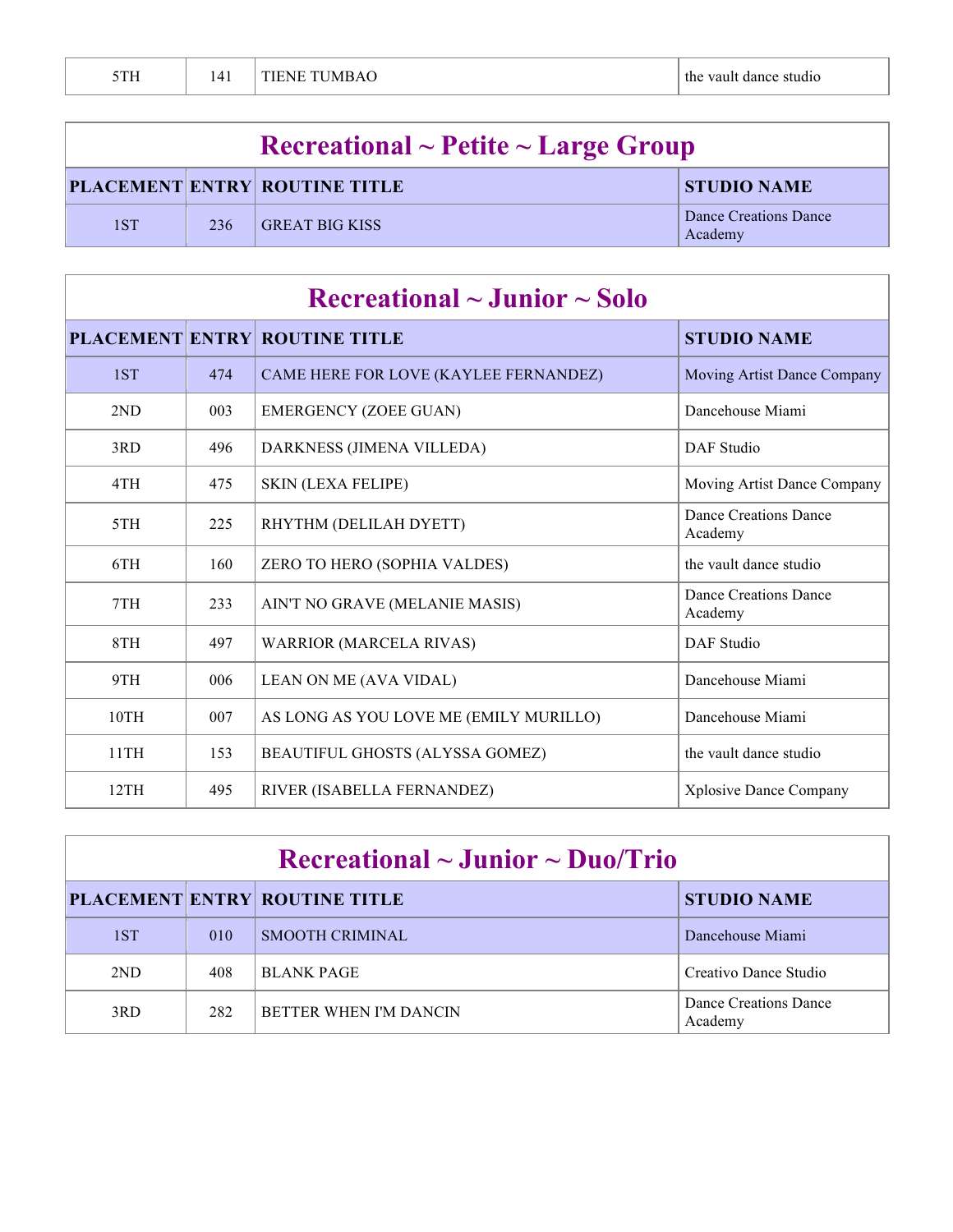| Recreational $\sim$ Junior $\sim$ Large Group |     |                                      |                                  |
|-----------------------------------------------|-----|--------------------------------------|----------------------------------|
|                                               |     | <b>PLACEMENT ENTRY ROUTINE TITLE</b> | <b>STUDIO NAME</b>               |
| 1ST                                           | 198 | <b>BLUESKIES</b>                     | Dance Creations Dance<br>Academy |

| $\rm Recreational \sim Teen \sim Solo$ |     |                                          |                                  |  |
|----------------------------------------|-----|------------------------------------------|----------------------------------|--|
|                                        |     | <b>PLACEMENT ENTRY ROUTINE TITLE</b>     | <b>STUDIO NAME</b>               |  |
| 1ST                                    | 436 | SHELTER (SERENITY RUBIDO)                | Moving Artist Dance Company      |  |
| 2ND                                    | 449 | FALL IN LOVE (MIA COLON)                 | Moving Artist Dance Company      |  |
| 3RD                                    | 464 | MINDFULNESS (ALESSIA HERNANDEZ)          | Moving Artist Dance Company      |  |
| 4TH                                    | 465 | THE ONLY FAULT (GRECHER MANSO)           | Moving Artist Dance Company      |  |
| 5TH                                    | 238 | DON'T WATCH ME CRY (ISABELLA TOLEDO)     | Dance Creations Dance<br>Academy |  |
| 6TH                                    | 080 | LISTEN BEFORE I GO (VICTORIA SAN MARTIN) | Spotlight Dance Academy          |  |
| 7TH                                    | 437 | WITHOUT YOU (EMILY MATEO)                | Moving Artist Dance Company      |  |

| $\rm Recreational \sim Teen \sim Duo/Trio$ |     |                                      |                                  |  |
|--------------------------------------------|-----|--------------------------------------|----------------------------------|--|
|                                            |     | <b>PLACEMENT ENTRY ROUTINE TITLE</b> | <b>STUDIO NAME</b>               |  |
| 1ST                                        | 336 | <b>CHANGE</b>                        | Dance Creations Dance<br>Academy |  |
| 2ND                                        | 011 | WHAT IS JAZZ?                        | Dancehouse Miami                 |  |

| $\rm Recreational \sim Senior \sim Solo$ |     |                                      |                                |  |
|------------------------------------------|-----|--------------------------------------|--------------------------------|--|
|                                          |     | <b>PLACEMENT ENTRY ROUTINE TITLE</b> | <b>STUDIO NAME</b>             |  |
| 1ST                                      | 087 | PHOENIX (RUBY MONTESINO)             | <b>Spotlight Dance Academy</b> |  |
| 2ND                                      | 079 | PARALYZED (ASHLEY DIAZ)              | <b>Spotlight Dance Academy</b> |  |

| Intermediate $\sim$ Petite $\sim$ Solo |     |                                      |                             |  |
|----------------------------------------|-----|--------------------------------------|-----------------------------|--|
|                                        |     | <b>PLACEMENT ENTRY ROUTINE TITLE</b> | <b>STUDIO NAME</b>          |  |
| 1ST                                    | 438 | ABOUT ANGELS (ANITA RODRIGUEZ)       | Moving Artist Dance Company |  |
| 2ND                                    | 435 | <b>SURVIVE (JADE NIETO)</b>          | Moving Artist Dance Company |  |
| 3RD                                    | 401 | PYT (VALENTINA ALVAREZ)              | Roxy Performing Arts Center |  |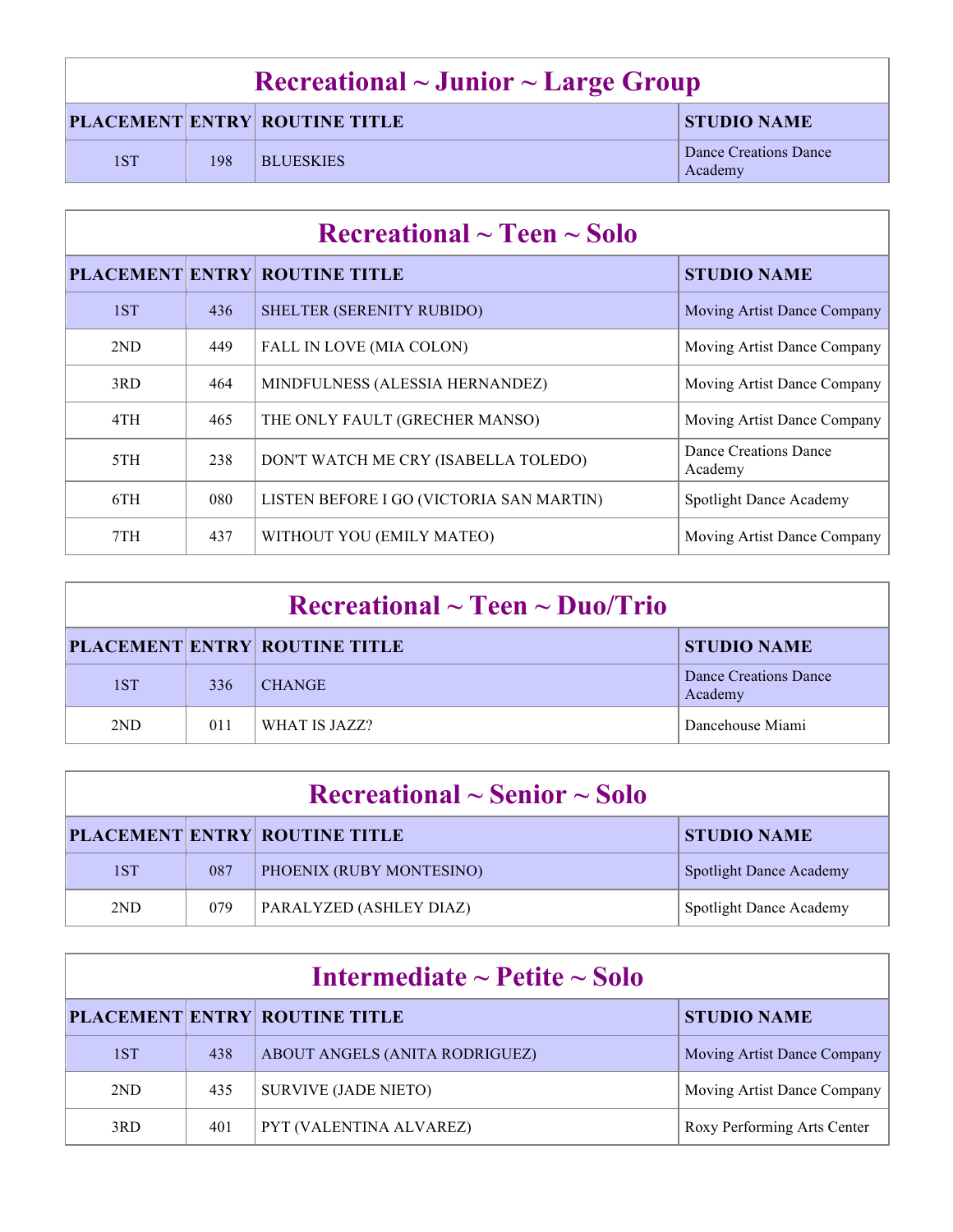| 4TH | 396 | LET IT GO (MARIBELLE JUVIER)           | Roxy Performing Arts Center      |
|-----|-----|----------------------------------------|----------------------------------|
| 5TH | 248 | SLOW DOWN (OLIVIA VAN DER POOL)        | Dance Creations Dance<br>Academy |
| 6TH | 502 | ONCE UPON A DECEMBER (RILEY TORGERSON) | Dance Unlimited Miami            |
| 7TH | 097 | HERO (FLORENCIA GARCIA)                | Spotlight Dance Academy          |
| 8TH | 505 | MS. 305 (MIA ESTERIS)                  | <b>Xplosive Dance Company</b>    |
| 9TH | 077 | ANGEL DOWN (ANNABELLE MUNEVAR)         | Spotlight Dance Academy          |

| Intermediate $\sim$ Petite $\sim$ Duo/Trio |     |                                      |                                |  |  |
|--------------------------------------------|-----|--------------------------------------|--------------------------------|--|--|
|                                            |     | <b>PLACEMENT ENTRY ROUTINE TITLE</b> | <b>STUDIO NAME</b>             |  |  |
| 1ST                                        | 071 | RULE THE WORLD                       | <b>Spotlight Dance Academy</b> |  |  |
| 2ND                                        | 092 | <b>STAND BY YOU</b>                  | <b>Spotlight Dance Academy</b> |  |  |

| Intermediate $\sim$ Petite $\sim$ Small Group |     |                                      |                             |  |
|-----------------------------------------------|-----|--------------------------------------|-----------------------------|--|
|                                               |     | <b>PLACEMENT ENTRY ROUTINE TITLE</b> | <b>STUDIO NAME</b>          |  |
| 1ST                                           | 418 | <b>ITSY BITSY</b>                    | Roxy Performing Arts Center |  |
| 2ND                                           | 448 | THE CHAIN                            | Moving Artist Dance Company |  |
| 3RD                                           | 078 | <b>WORK</b>                          | Spotlight Dance Academy     |  |

| Intermediate $\sim$ Petite $\sim$ Large Group |     |                                      |                             |  |
|-----------------------------------------------|-----|--------------------------------------|-----------------------------|--|
|                                               |     | <b>PLACEMENT ENTRY ROUTINE TITLE</b> | <b>STUDIO NAME</b>          |  |
| 1ST                                           | 444 | <b>HELIUM</b>                        | Moving Artist Dance Company |  |

| Intermediate $\sim$ Junior $\sim$ Solo |     |                                          |                                  |  |
|----------------------------------------|-----|------------------------------------------|----------------------------------|--|
|                                        |     | PLACEMENT ENTRY ROUTINE TITLE            | <b>STUDIO NAME</b>               |  |
| 1ST                                    | 468 | <b>EXPLODE (AMANDA MARGOLLES)</b>        | Moving Artist Dance Company      |  |
| 2ND                                    | 262 | ABOVE THE STARS (SAVANNAH FERRERA)       | Dance Creations Dance<br>Academy |  |
| 3RD                                    | 272 | CALIENTE (JILLIAN PENA)                  | Dance Creations Dance<br>Academy |  |
| 4TH                                    | 507 | HAVE YOU EVER BEEN IN LOVE (NISSI PEREZ) | DAF Studio                       |  |
| 5TH                                    | 072 | ESA NENA (CELINE MENENDEZ)               | Spotlight Dance Academy          |  |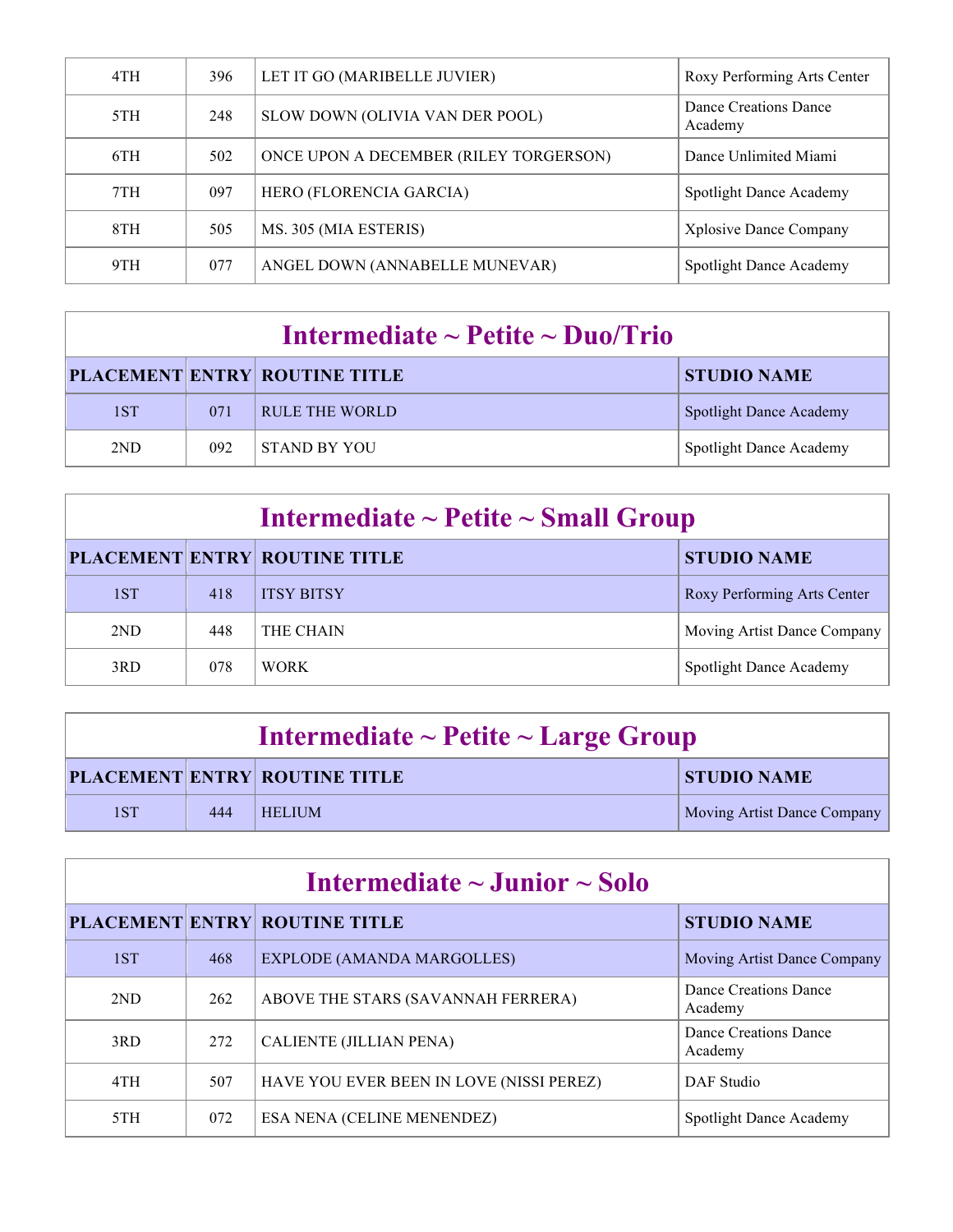| 6TH  | 269 | PACHUCO (CARLOS TEY)                                       | Dance Creations Dance<br>Academy |
|------|-----|------------------------------------------------------------|----------------------------------|
| 7TH  | 506 | <b>FALLING (CHLOE VELAZQUEZ)</b>                           | Royal Empire                     |
| 8TH  | 274 | FOX MAMBO (NINA GARCIGA)                                   | Dance Creations Dance<br>Academy |
| 9TH  | 406 | I'M HIP (ALEXA CHIRINO)                                    | Roxy Performing Arts Center      |
| 10TH | 020 | PAQUITA #5 (HAILEY NEIHOFF)                                | Dance Unlimited Academy          |
| 11TH | 107 | NO ME QUITTE PAS (ALEXANDRA MEDEROS)                       | Magic Dance Studio               |
| 12TH | 075 | I DIDN'T KNOW MY OWN STRENGTH (ISABELLA<br><b>JUAREZ</b> ) | Spotlight Dance Academy          |

| Intermediate $\sim$ Junior $\sim$ Duo/Trio |     |                                        |                                  |  |  |
|--------------------------------------------|-----|----------------------------------------|----------------------------------|--|--|
|                                            |     | <b>PLACEMENT ENTRY ROUTINE TITLE</b>   | <b>STUDIO NAME</b>               |  |  |
| 1ST                                        | 275 | HAVE I TOLD YOU LATELY THAT I LOVE YOU | Dance Creations Dance<br>Academy |  |  |
| 2ND                                        | 084 | DROP IT LOW                            | Spotlight Dance Academy          |  |  |
| 3RD                                        | 280 | AIN'T YO MOMMA                         | Dance Creations Dance<br>Academy |  |  |
| 4TH                                        | 279 | FLY ME TO THE MOON                     | Dance Creations Dance<br>Academy |  |  |

| Intermediate $\sim$ Junior $\sim$ Small Group |     |                                      |                                  |  |  |
|-----------------------------------------------|-----|--------------------------------------|----------------------------------|--|--|
|                                               |     | <b>PLACEMENT ENTRY ROUTINE TITLE</b> | <b>STUDIO NAME</b>               |  |  |
| 1ST                                           | 414 | <b>NAWAR</b>                         | Roxy Performing Arts Center      |  |  |
| 2ND                                           | 234 | JAIL HOUSE ROCK                      | Dance Creations Dance<br>Academy |  |  |
| 3RD                                           | 501 | <b>HEARTCRY</b>                      | DAF Studio                       |  |  |

| Intermediate $\sim$ Junior $\sim$ Large Group |     |                                      |                                  |  |  |
|-----------------------------------------------|-----|--------------------------------------|----------------------------------|--|--|
|                                               |     | <b>PLACEMENT ENTRY ROUTINE TITLE</b> | <b>STUDIO NAME</b>               |  |  |
| 1ST                                           | 161 | <b>TIME TRAVELER</b>                 | the vault dance studio           |  |  |
| 2ND                                           | 251 | AIN'T NO MOUNTAIN                    | Dance Creations Dance<br>Academy |  |  |
| 3RD                                           | 294 | <b>JET SET</b>                       | Dance Creations Dance<br>Academy |  |  |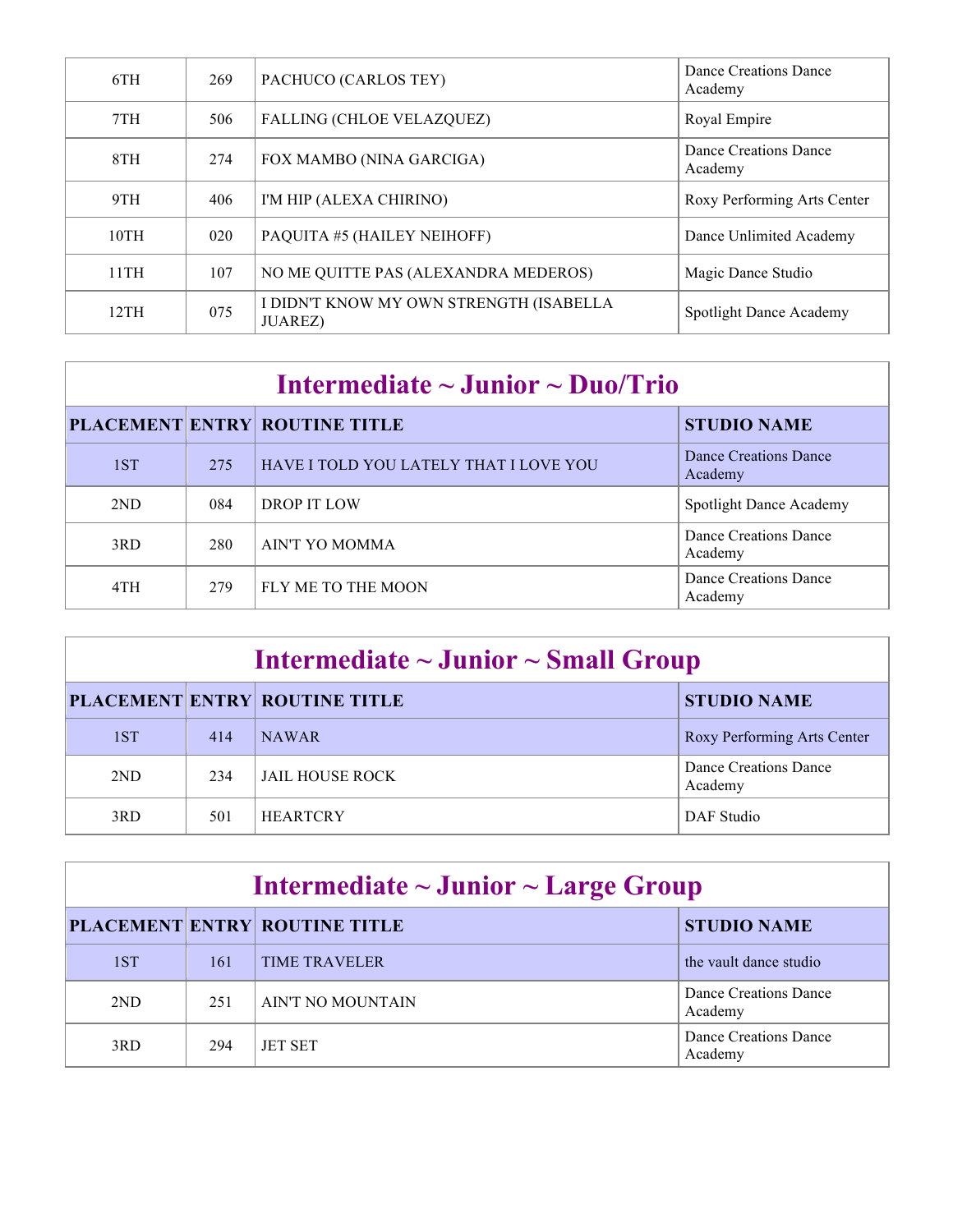| Intermediate $\sim$ Teen $\sim$ Solo |     |                                            |                                         |  |
|--------------------------------------|-----|--------------------------------------------|-----------------------------------------|--|
|                                      |     | <b>PLACEMENT ENTRY ROUTINE TITLE</b>       | <b>STUDIO NAME</b>                      |  |
| 1ST                                  | 504 | <b>RESCUE (JULES DAMAS)</b>                | Royal Empire                            |  |
| 2ND                                  | 290 | BED OF ROSES (MILEY RUIZ)                  | <b>Dance Creations Dance</b><br>Academy |  |
| 3RD                                  | 293 | LA VIE EN ROSE (ISABELLA MOURIN)           | <b>Dance Creations Dance</b><br>Academy |  |
| 4TH                                  | 512 | HURT (XIMENA ANDRADE)                      | <b>DAF</b> Studio                       |  |
| 5TH                                  | 503 | <b>EXISTENCE (LILY BARRES)</b>             | Royal Empire                            |  |
| 6TH                                  | 419 | MEJANCE (RACHEL VALDES)                    | Roxy Performing Arts Center             |  |
| 7TH                                  | 292 | WARRIOR (GABRIELLA GARCIA)                 | <b>Dance Creations Dance</b><br>Academy |  |
| 8TH                                  | 291 | HOW DEEP IS YOUR LOVE (KAITLYN LUIS)       | <b>Dance Creations Dance</b><br>Academy |  |
| 9TH                                  | 515 | SAY YOU LOVE ME (SKY DELATOUR)             | Xplosive Dance Company                  |  |
| 9TH                                  | 319 | BEGGING (MEI LIN CASTRO)                   | <b>Dance Creations Dance</b><br>Academy |  |
| 10TH                                 | 301 | I'LL BE (BRYANNI ESCANIO)                  | <b>Dance Creations Dance</b><br>Academy |  |
| 11TH                                 | 478 | SAVE ME (NATHALIE VISBAL)                  | Moving Artist Dance Company             |  |
| 12TH                                 | 318 | <b>BOOM BOOM (EDWIN BAEZ)</b>              | <b>Dance Creations Dance</b><br>Academy |  |
| 13TH                                 | 417 | BILLY A DICK (ANDREA MORETA)               | Roxy Performing Arts Center             |  |
| 14TH                                 | 283 | RAINBOW (GIANNA COLINA)                    | <b>Dance Creations Dance</b><br>Academy |  |
| 15TH                                 | 330 | BOOGIE WOOGIE BUGLE BOY (GABRIELA MARRERO) | <b>Dance Creations Dance</b><br>Academy |  |

| Intermediate $\sim$ Teen $\sim$ Duo/Trio |     |                                      |                                  |  |
|------------------------------------------|-----|--------------------------------------|----------------------------------|--|
|                                          |     | <b>PLACEMENT ENTRY ROUTINE TITLE</b> | <b>STUDIO NAME</b>               |  |
| 1ST                                      | 255 | <b>ILOOK TO YOU</b>                  | Dance Creations Dance<br>Academy |  |
| 2ND                                      | 276 | <b>RECIPE FOR LOVE</b>               | Dance Creations Dance<br>Academy |  |
| 3RD                                      | 379 | DREAM OF LIFE                        | Dance Creations Dance<br>Academy |  |
| 4TH                                      | 333 | <b>I'LL BE THERE FOR YOU</b>         | Dance Creations Dance<br>Academy |  |
| 5TH                                      | 149 | <b>SHADOWS</b>                       | the vault dance studio           |  |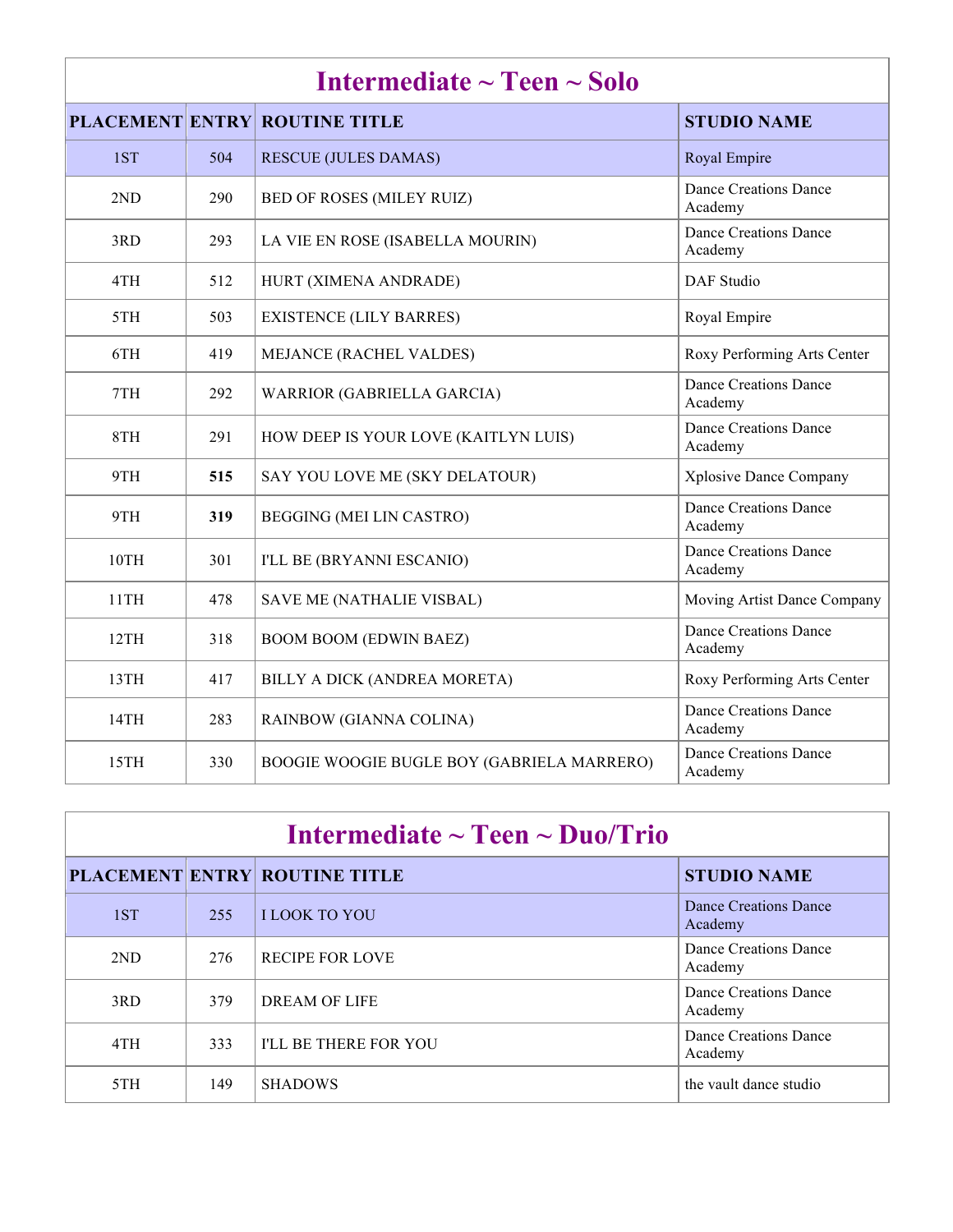| Intermediate $\sim$ Teen $\sim$ Small Group |     |                                      |                                  |  |
|---------------------------------------------|-----|--------------------------------------|----------------------------------|--|
|                                             |     | <b>PLACEMENT ENTRY ROUTINE TITLE</b> | <b>STUDIO NAME</b>               |  |
| 1ST                                         | 325 | VOU ARE THE REASON                   | Dance Creations Dance<br>Academy |  |

| Intermediate $\sim$ Teen $\sim$ Large Group |     |                                      |                                  |  |
|---------------------------------------------|-----|--------------------------------------|----------------------------------|--|
|                                             |     | <b>PLACEMENT ENTRY ROUTINE TITLE</b> | <b>STUDIO NAME</b>               |  |
| 1ST                                         | 221 | <b>CLOUT CHASER</b>                  | Dance Creations Dance<br>Academy |  |
| 2ND                                         | 352 | KING OF SWING                        | Dance Creations Dance<br>Academy |  |
| 3RD                                         | 277 | <b>CLOSURE</b>                       | Dance Creations Dance<br>Academy |  |
| 4TH                                         | 340 | <b>CATS</b>                          | Dance Creations Dance<br>Academy |  |

| Intermediate $\sim$ Teen $\sim$ Line |     |                                      |                                  |  |
|--------------------------------------|-----|--------------------------------------|----------------------------------|--|
|                                      |     | <b>PLACEMENT ENTRY ROUTINE TITLE</b> | <b>STUDIO NAME</b>               |  |
| 1ST                                  | 307 | <b>THIS IS ME</b>                    | Dance Creations Dance<br>Academy |  |
| 2ND                                  | 259 | <b>PRAYING</b>                       | Dance Creations Dance<br>Academy |  |

| Intermediate $\sim$ Teen $\sim$ Production |     |                                      |                                  |
|--------------------------------------------|-----|--------------------------------------|----------------------------------|
|                                            |     | <b>PLACEMENT ENTRY ROUTINE TITLE</b> | <b>STUDIO NAME</b>               |
| 1ST                                        | 174 | MAMMA MIA                            | Dance Creations Dance<br>Academy |

| Intermediate $\sim$ Senior $\sim$ Solo |     |                                      |                                  |
|----------------------------------------|-----|--------------------------------------|----------------------------------|
|                                        |     | <b>PLACEMENT ENTRY ROUTINE TITLE</b> | <b>STUDIO NAME</b>               |
| 1ST                                    | 081 | <b>SURRENDER (ARIANA REINOSO)</b>    | <b>Spotlight Dance Academy</b>   |
| 2ND                                    | 085 | SEVEN NATION ARMY (ALEXA RODRIGUEZ)  | Spotlight Dance Academy          |
| 3RD                                    | 366 | STUFF LIKE THAT (ANABEL DE LA HOZ)   | Dance Creations Dance<br>Academy |
| 4TH                                    | 347 | HOPE (KYLENE BALLOQUI)               | Dance Creations Dance<br>Academy |
| 5TH                                    | 345 | READ ALL ABOUT IT (JENNA MUÑOZ)      | Dance Creations Dance<br>Academy |
| 6TH                                    | 375 | I WAS HERE (ALEXANDRIA MARTINEZ)     | Dance Creations Dance<br>Academy |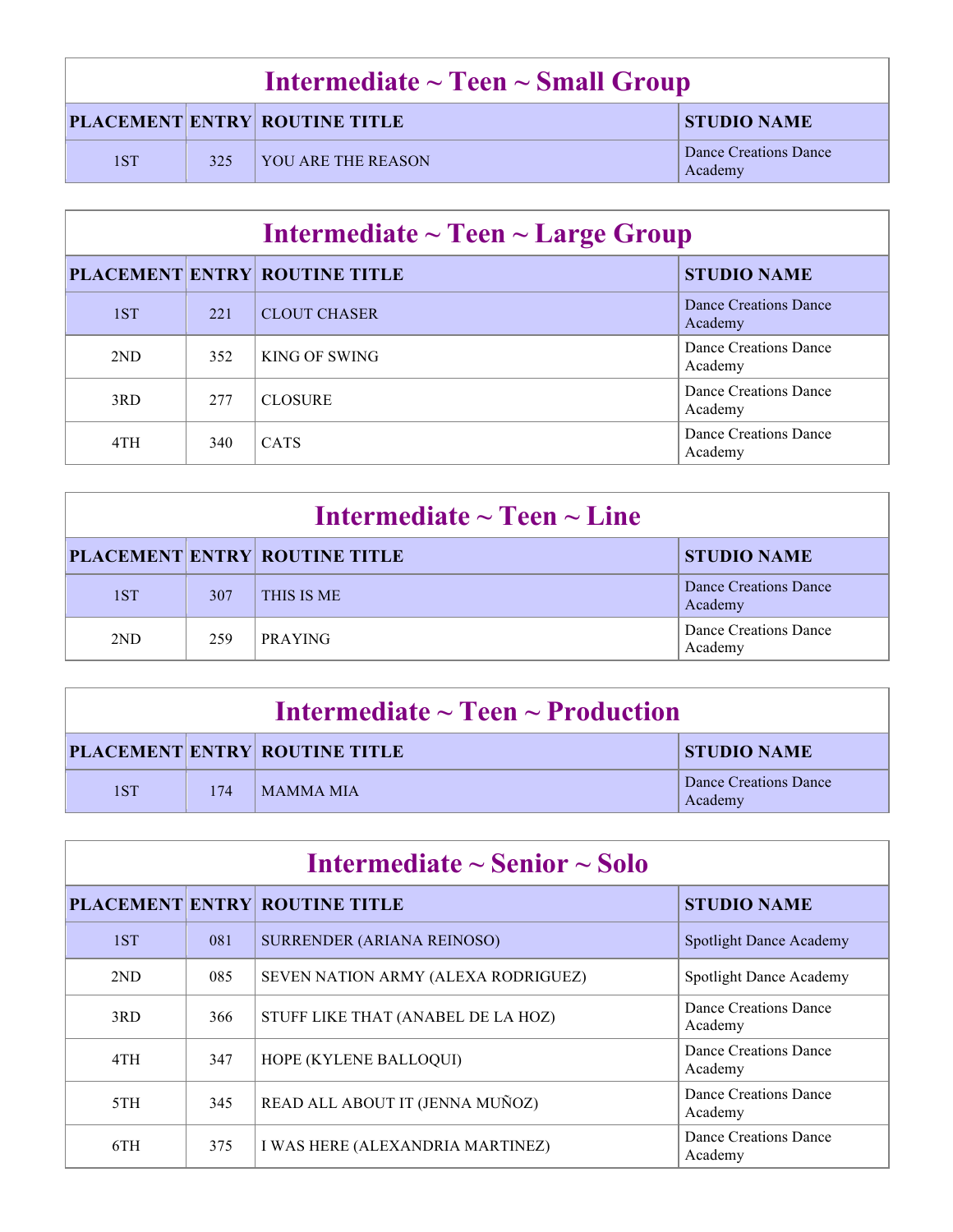| 7TH  | 342 | MAKE YOU FEEL MY LOVE (MEGAN AGUILERA) | Dance Creations Dance<br>Academy |
|------|-----|----------------------------------------|----------------------------------|
| 8TH  | 516 | HOPE THERE'S SOMEONE (CAITLIN NGUYEN)  | <b>Xplosive Dance Company</b>    |
| 9TH  | 351 | I'LL GET THERE (ASHLEY HIERREZUELO)    | Dance Creations Dance<br>Academy |
| 10TH | 450 | NEVER LOVE AGAIN (NAOMI DIAZ)          | Moving Artist Dance Company      |

# **Intermediate ~ Senior ~ Duo/Trio**

|     |     | <b>PLACEMENT ENTRY ROUTINE TITLE</b> | <b>STUDIO NAME</b>               |
|-----|-----|--------------------------------------|----------------------------------|
| 1ST | 412 | <b>AUGUST 20TH</b>                   | Creativo Dance Studio            |
| 2ND | 370 | ROXY & VELMA                         | Dance Creations Dance<br>Academy |
| 3RD | 341 | <b>RUN TO YOU</b>                    | Dance Creations Dance<br>Academy |
| 4TH | 208 | <b>CHAIRMAN'S WALTZ</b>              | Dance Creations Dance<br>Academy |
| 5TH | 095 | <b>SLIP</b>                          | Spotlight Dance Academy          |

| Intermediate $\sim$ Senior $\sim$ Small Group |      |                                      |                                  |
|-----------------------------------------------|------|--------------------------------------|----------------------------------|
|                                               |      | <b>PLACEMENT ENTRY ROUTINE TITLE</b> | <b>STUDIO NAME</b>               |
| 1ST                                           | 2.54 | OUTNUMBERED_                         | Dance Creations Dance<br>Academy |

| Intermediate $\sim$ Senior $\sim$ Large Group |     |                                      |                                  |
|-----------------------------------------------|-----|--------------------------------------|----------------------------------|
|                                               |     | <b>PLACEMENT ENTRY ROUTINE TITLE</b> | <b>STUDIO NAME</b>               |
| 1ST                                           | 393 | <b>WRONG WITH THAT</b>               | Dance Creations Dance<br>Academy |

| Elite ~ Petite ~ Solo |     |                                      |                                |  |
|-----------------------|-----|--------------------------------------|--------------------------------|--|
|                       |     | <b>PLACEMENT ENTRY ROUTINE TITLE</b> | <b>STUDIO NAME</b>             |  |
| 1ST                   | 091 | <b>BELIEVE (BELLE ARAUZ)</b>         | <b>Spotlight Dance Academy</b> |  |
| 2ND                   | 001 | DISTINCTION (MADISON HARPER)         | Stars Dance Studio             |  |

| Elite ~ Petite ~ Duo/Trio |     |                                      |                                |
|---------------------------|-----|--------------------------------------|--------------------------------|
|                           |     | <b>PLACEMENT ENTRY ROUTINE TITLE</b> | <b>STUDIO NAME</b>             |
| 1ST                       | 086 | READY OR NOT                         | <b>Spotlight Dance Academy</b> |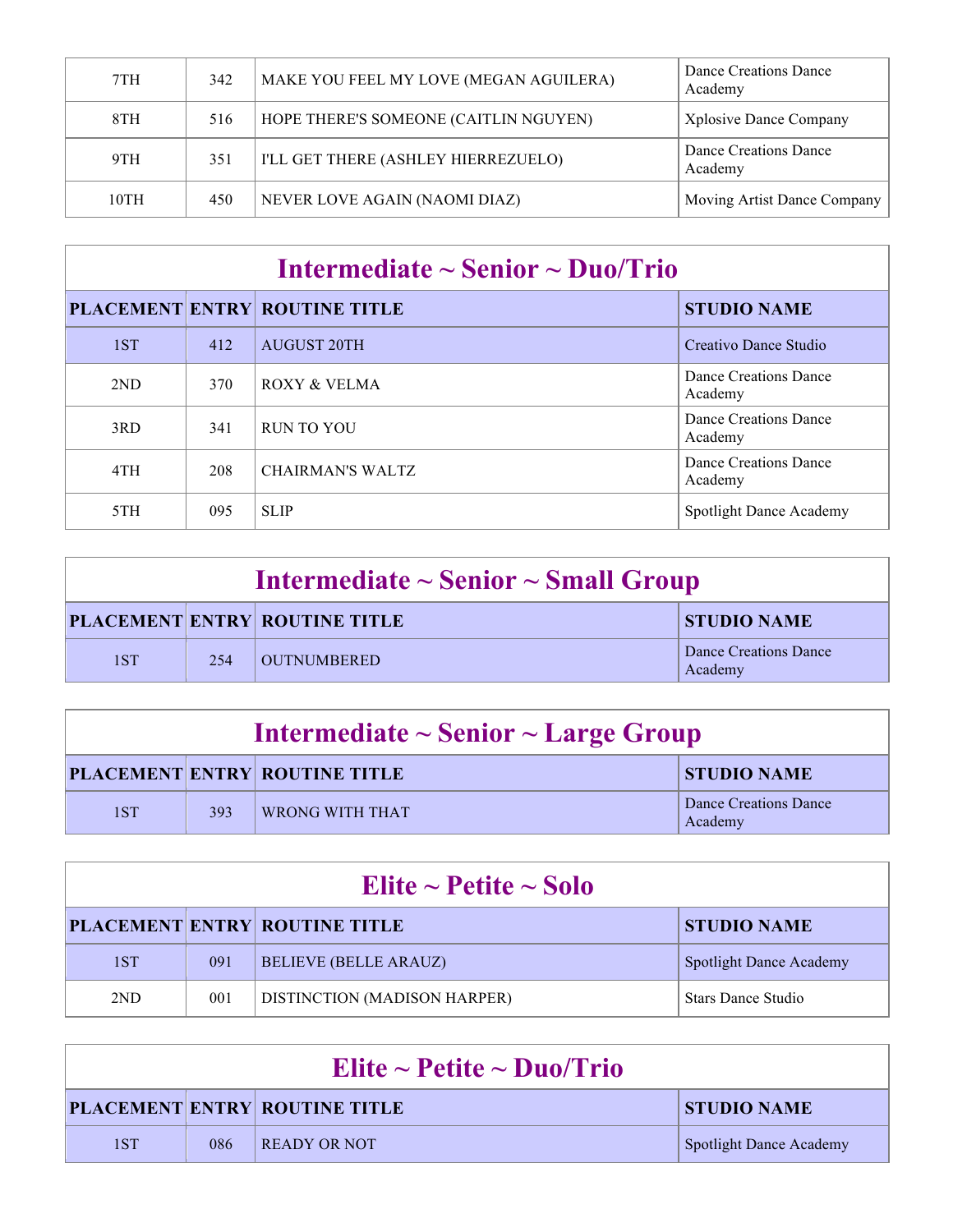| Elite $\sim$ Junior $\sim$ Solo |     |                                      |                             |  |
|---------------------------------|-----|--------------------------------------|-----------------------------|--|
|                                 |     | <b>PLACEMENT ENTRY ROUTINE TITLE</b> | <b>STUDIO NAME</b>          |  |
| 1ST                             | 026 | <b>RUN (DANIELLA PUJADAS)</b>        | Miami Dance Company         |  |
| 2ND                             | 397 | SPEECHLESS (SOPHIE MCLOUD)           | Roxy Performing Arts Center |  |
| 3RD                             | 439 | PROTECTED (ROCIO VIOLA)              | Moving Artist Dance Company |  |
| 4TH                             | 027 | <b>BROKEN PEOPLE (DEMI PUJADAS)</b>  | Miami Dance Company         |  |

| Elite $\sim$ Junior $\sim$ Duo/Trio |     |                                      |                     |
|-------------------------------------|-----|--------------------------------------|---------------------|
|                                     |     | <b>PLACEMENT ENTRY ROUTINE TITLE</b> | <b>STUDIO NAME</b>  |
| 1ST                                 | 058 | CARRY YOU                            | Miami Dance Company |

| Elite $\sim$ Junior $\sim$ Small Group |     |                                      |                         |
|----------------------------------------|-----|--------------------------------------|-------------------------|
|                                        |     | <b>PLACEMENT ENTRY ROUTINE TITLE</b> | <b>STUDIO NAME</b>      |
| 1ST                                    | 012 | <b>LIOINT IS JUMPIN</b>              | Dance Unlimited Academy |

| Elite $\sim$ Junior $\sim$ Large Group |     |                                      |                         |
|----------------------------------------|-----|--------------------------------------|-------------------------|
|                                        |     | <b>PLACEMENT ENTRY ROUTINE TITLE</b> | <b>STUDIO NAME</b>      |
| 1ST                                    | 048 | <b>FOWER LIKE THAT</b>               | Dance Unlimited Academy |

| Elite $\sim$ Junior $\sim$ Production |     |                                      |                             |
|---------------------------------------|-----|--------------------------------------|-----------------------------|
|                                       |     | <b>PLACEMENT ENTRY ROUTINE TITLE</b> | <b>STUDIO NAME</b>          |
| 1ST                                   | 492 | HOME                                 | Moving Artist Dance Company |

| Elite $\sim$ Teen $\sim$ Solo |     |                                      |                                  |  |
|-------------------------------|-----|--------------------------------------|----------------------------------|--|
|                               |     | <b>PLACEMENT ENTRY ROUTINE TITLE</b> | <b>STUDIO NAME</b>               |  |
| 1ST                           | 488 | IF I THINK (KAMILA HUERRES)          | Moving Artist Dance Company      |  |
| 2ND                           | 383 | <b>LAYERS (GRACE BAEZ)</b>           | Dance Creations Dance<br>Academy |  |
| 3RD                           | 483 | HUMAN (JAE-LYNN ROBERTS)             | Moving Artist Dance Company      |  |
| 4TH                           | 487 | MAKE ME FEEL (NATHALIE PRIETO)       | Moving Artist Dance Company      |  |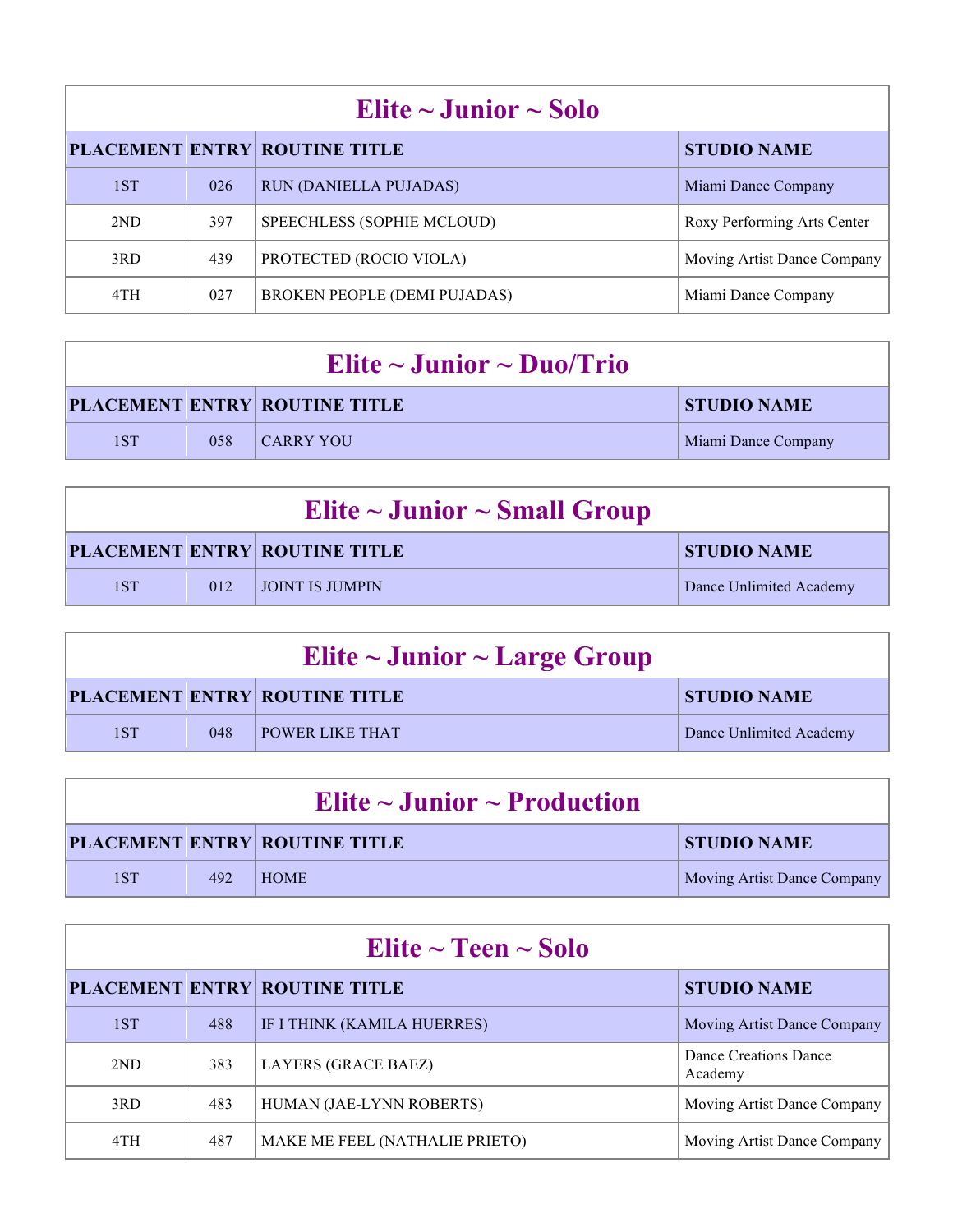| 5TH  | 387 | TOUGH LOVER (KAITLYNN FERRERA)                            | Dance Creations Dance<br>Academy |
|------|-----|-----------------------------------------------------------|----------------------------------|
| 6TH  | 447 | ARRIVAL (KAYLEE GOMEZ)                                    | Moving Artist Dance Company      |
| 7TH  | 491 | LIMITLESS (ALYSON GUERRA)                                 | Moving Artist Dance Company      |
| 8TH  | 059 | DIDN'T KNOW MY OWN STRENGTH (MADISON<br><b>BONACHEA</b> ) | Miami Dance Company              |
| 9TH  | 034 | RAYMONDA (CARLEY SCHENKMAN)                               | Dance Unlimited Academy          |
| 10TH | 129 | IT'S BLESSING & A CURSE (ISABELLA FOUNTAIN)               | <b>Industry Dance</b>            |
| 11TH | 442 | CROWDED (ALEXA MARTINEZ)                                  | Moving Artist Dance Company      |
| 12TH | 320 | HIT ME WITH A HOT NOTE (ISABELLA NOVAS)                   | Dance Creations Dance<br>Academy |
| 12TH | 413 | WAVING THROUGH A WINDOW (AARON TORRES)                    | Roxy Performing Arts Center      |
| 13TH | 482 | LAST BREATH (SOPHIA NIETO)                                | Moving Artist Dance Company      |
| 14TH | 426 | PAPA CAN YOU HEAR ME (SHANIA SANTANA)                     | Roxy Performing Arts Center      |
| 15TH | 454 | PRAYING (AMBERLYN GARCIA)                                 | Moving Artist Dance Company      |

### **Elite ~ Teen ~ Duo/Trio**

|     |     | <b>PLACEMENT ENTRY ROUTINE TITLE</b> | <b>STUDIO NAME</b>               |
|-----|-----|--------------------------------------|----------------------------------|
| 1ST | 440 | <b>HEAL</b>                          | Moving Artist Dance Company      |
| 2ND | 398 | <b>SUCKER</b>                        | Roxy Performing Arts Center      |
| 3RD | 218 | <b>SAY OUR NAME</b>                  | Dance Creations Dance<br>Academy |
| 4TH | 018 | <b>JUMPIN JUMPIN</b>                 | Dance Unlimited Academy          |
| 5TH | 199 | <b>HOLD ON TO YOU</b>                | Dance Creations Dance<br>Academy |

| Elite $\sim$ Teen $\sim$ Small Group |     |                                      |                                  |  |
|--------------------------------------|-----|--------------------------------------|----------------------------------|--|
|                                      |     | <b>PLACEMENT ENTRY ROUTINE TITLE</b> | <b>STUDIO NAME</b>               |  |
| 1ST                                  | 441 | <b>FOCUS</b>                         | Moving Artist Dance Company      |  |
| 2ND                                  | 266 | DON'T YOU FORGET IT                  | Dance Creations Dance<br>Academy |  |
| 3RD                                  | 458 | US                                   | Moving Artist Dance Company      |  |
| 4TH                                  | 243 | <b>AMEN</b>                          | Dance Creations Dance<br>Academy |  |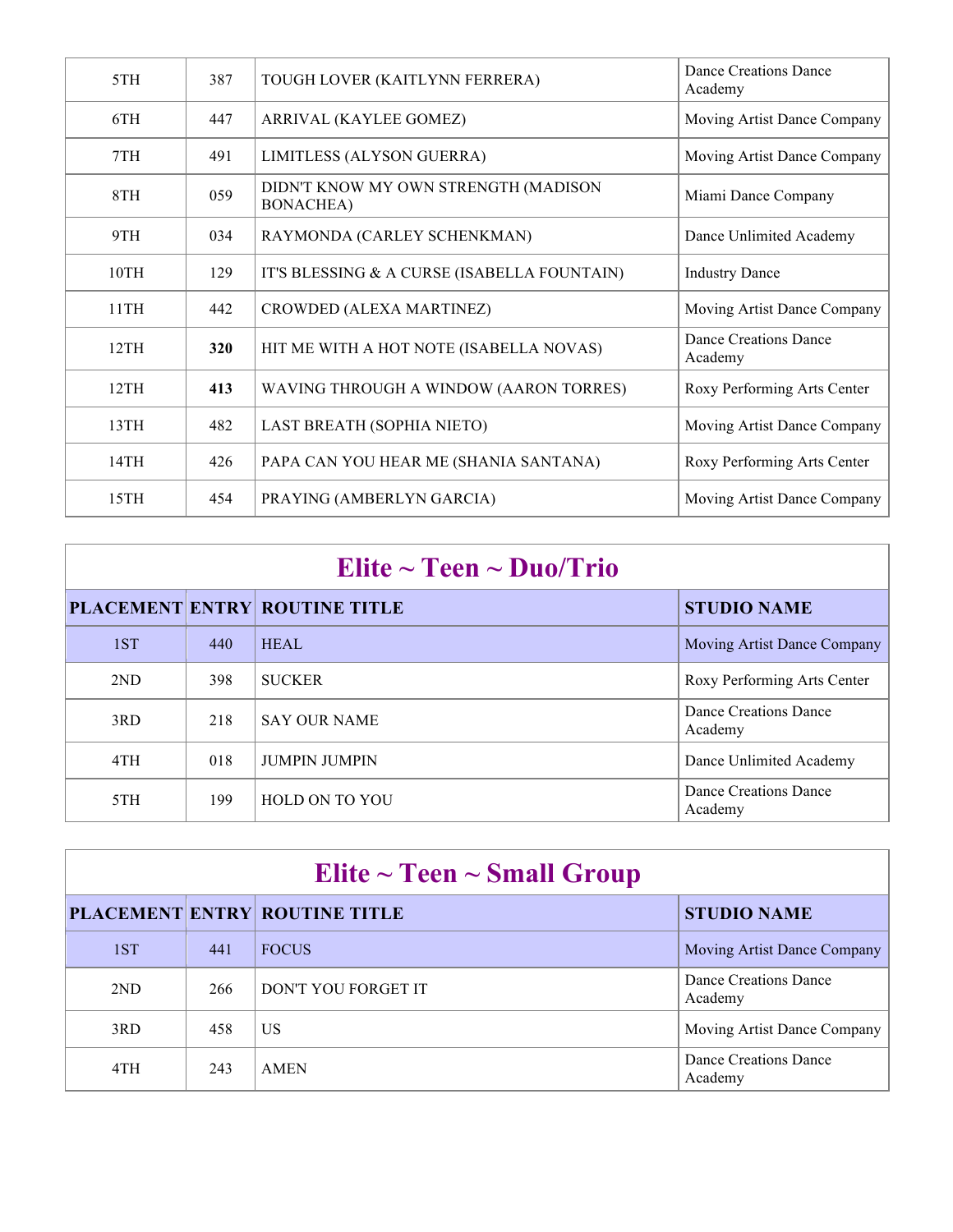### **Elite ~ Teen ~ Large Group**

|     |     | $\bullet$                            |                             |
|-----|-----|--------------------------------------|-----------------------------|
|     |     | <b>PLACEMENT ENTRY ROUTINE TITLE</b> | <b>STUDIO NAME</b>          |
| 1ST | 473 | <b>THE ONES</b>                      | Moving Artist Dance Company |
| 2ND | 463 | <b>SHADOW OF YOUR HEART</b>          | Moving Artist Dance Company |
| 3RD | 431 | WEIGHT IN GOLD                       | Moving Artist Dance Company |
| 4TH | 490 | <b>CHURCH</b>                        | Moving Artist Dance Company |
| 5TH | 460 | <b>FOR MY HELP</b>                   | Moving Artist Dance Company |
| 6TH | 477 | <b>UNTIL NOW</b>                     | Moving Artist Dance Company |

| Elite $\sim$ Senior $\sim$ Solo |      |                                      |                                         |
|---------------------------------|------|--------------------------------------|-----------------------------------------|
|                                 |      | <b>PLACEMENT ENTRY ROUTINE TITLE</b> | <b>STUDIO NAME</b>                      |
| 1ST                             | 432  | STRANGE FRUIT (KAYLA ROBERTS)        | Moving Artist Dance Company             |
| 2ND                             | 481  | KISSING YOU (KEILA CUADRA)           | Moving Artist Dance Company             |
| 3RD                             | 485  | AMEN (MYA WHITE)                     | Moving Artist Dance Company             |
| 4TH                             | 446  | UNSTOPPABLE (KASSIDY HERNANDEZ)      | Moving Artist Dance Company             |
| 5TH                             | 057  | LOST (GIOVANNA COSTA)                | Dance Unlimited Academy                 |
| 6TH                             | 386  | VIA DE LA ROSA (BRIANA VILLARREAL)   | Dance Creations Dance<br>Academy        |
| 7TH                             | 521  | CELLOPHANE (ESTEFANIA RODRIGUEZ)     | Xplosive Dance Company                  |
| 8TH                             | 390  | USE WHAT YOU GOT (ALEXANDER ALOS)    | <b>Dance Creations Dance</b><br>Academy |
| 9TH                             | 027A | LOSE MYSELF (DESTINY PEREZ)          | Miami Dance Company                     |
| 10TH                            | 384  | <b>CHEATS (EMILY FLORES)</b>         | Dance Creations Dance<br>Academy        |
| 11TH                            | 523  | <b>BANG BANG (RYLIE MCNEEL)</b>      | Royal Empire                            |
| 12TH                            | 455  | THESE FOUR WALLS (LAURA PEREZ)       | Moving Artist Dance Company             |
| 13TH                            | 056  | TO ALL MY FRIENDS (HEATHER CRUISE)   | Dance Unlimited Academy                 |

| Elite $\sim$ Senior $\sim$ Duo/Trio |     |                                      |                                  |  |
|-------------------------------------|-----|--------------------------------------|----------------------------------|--|
|                                     |     | <b>PLACEMENT ENTRY ROUTINE TITLE</b> | <b>STUDIO NAME</b>               |  |
| 1ST                                 | 445 | <b>UNSTEADY</b>                      | Moving Artist Dance Company      |  |
| 2ND                                 | 378 | YOU'RE THE TOP                       | Dance Creations Dance<br>Academy |  |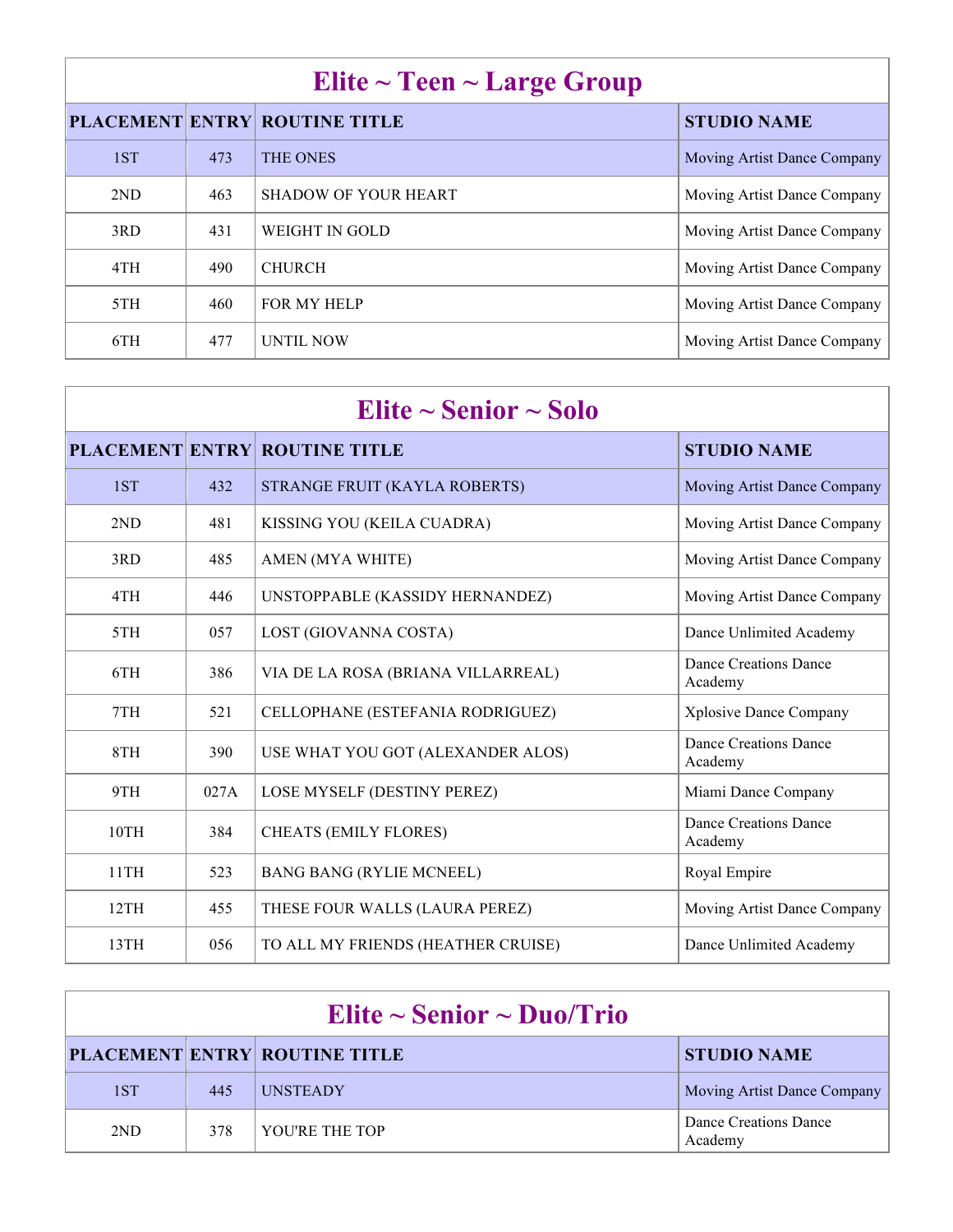| 3RD | 250 | IN MY DREAMS       | Dance Creations Dance<br>Academy |
|-----|-----|--------------------|----------------------------------|
| 4TH | 245 | ' I'LL ALWAYS WILL | Dance Creations Dance<br>Academy |

| Elite $\sim$ Senior $\sim$ Small Group |     |                                      |                                  |  |
|----------------------------------------|-----|--------------------------------------|----------------------------------|--|
|                                        |     | <b>PLACEMENT ENTRY ROUTINE TITLE</b> | <b>STUDIO NAME</b>               |  |
| 1ST                                    | 332 | <b>SET FREE</b>                      | Dance Creations Dance<br>Academy |  |
| 2ND                                    | 102 | <b>SHE USE TO BE MINE</b>            | American Heritage School         |  |
| 3RD                                    | 013 | <b>MARIA</b>                         | Dance Unlimited Academy          |  |

| Elite $\sim$ Senior $\sim$ Large Group |     |                                      |                          |  |  |
|----------------------------------------|-----|--------------------------------------|--------------------------|--|--|
|                                        |     | <b>PLACEMENT ENTRY ROUTINE TITLE</b> | <b>STUDIO NAME</b>       |  |  |
| 1ST                                    | 115 | I WANNA DANCE WITH SOMEBODY          | American Heritage School |  |  |
| 2ND                                    | 162 | <b>RIVER DEEP</b>                    | the vault dance studio   |  |  |
| 3RD                                    | 117 | TO LOVE YOU MORE                     | American Heritage School |  |  |
| 4TH                                    | 127 | <b>CORNERS OF THE EARTH</b>          | American Heritage School |  |  |

# **Specialty Overall Awards**

| Miss 12 & Over Photogenic              | Nathalie Visbal                             | Moving Artist Dance Co.            |  |
|----------------------------------------|---------------------------------------------|------------------------------------|--|
| <b>Regional Title Winners</b>          |                                             |                                    |  |
| <b>Miss Petite Fusion</b>              | Anita Rodriguez                             | Moving Artist Dance Co.            |  |
| <b>Miss Junior Fusion</b>              | Nissi Perez                                 | <b>DAF Studio</b>                  |  |
| <b>Mr Junior Fusion</b>                | Daniel Burton                               | <b>Industry Dance</b>              |  |
| <b>Miss Teen Fusion</b>                | Jae-Lynn Roberts<br>Moving Artist Dance Co. |                                    |  |
| <b>Miss Fusion</b>                     | Kayla Roberts                               | Moving Artist Dance Co.            |  |
| Mr Fusion                              | Carlos Realegeno                            | Creative Dance Studio              |  |
| <b>Fusion Spirit Award</b>             | Spotlight Dance Academy                     |                                    |  |
| <b>Fusion Show Star</b>                |                                             |                                    |  |
| 11 & Under                             | "Home"                                      | Moving Artist Dance Co.            |  |
| 12 & Over                              | "El Baile De La Vela"                       | <b>Roxy Performing Arts Center</b> |  |
| <b>ADCC Studio of Excellence Award</b> | Dance Creations Dance Academy               |                                    |  |